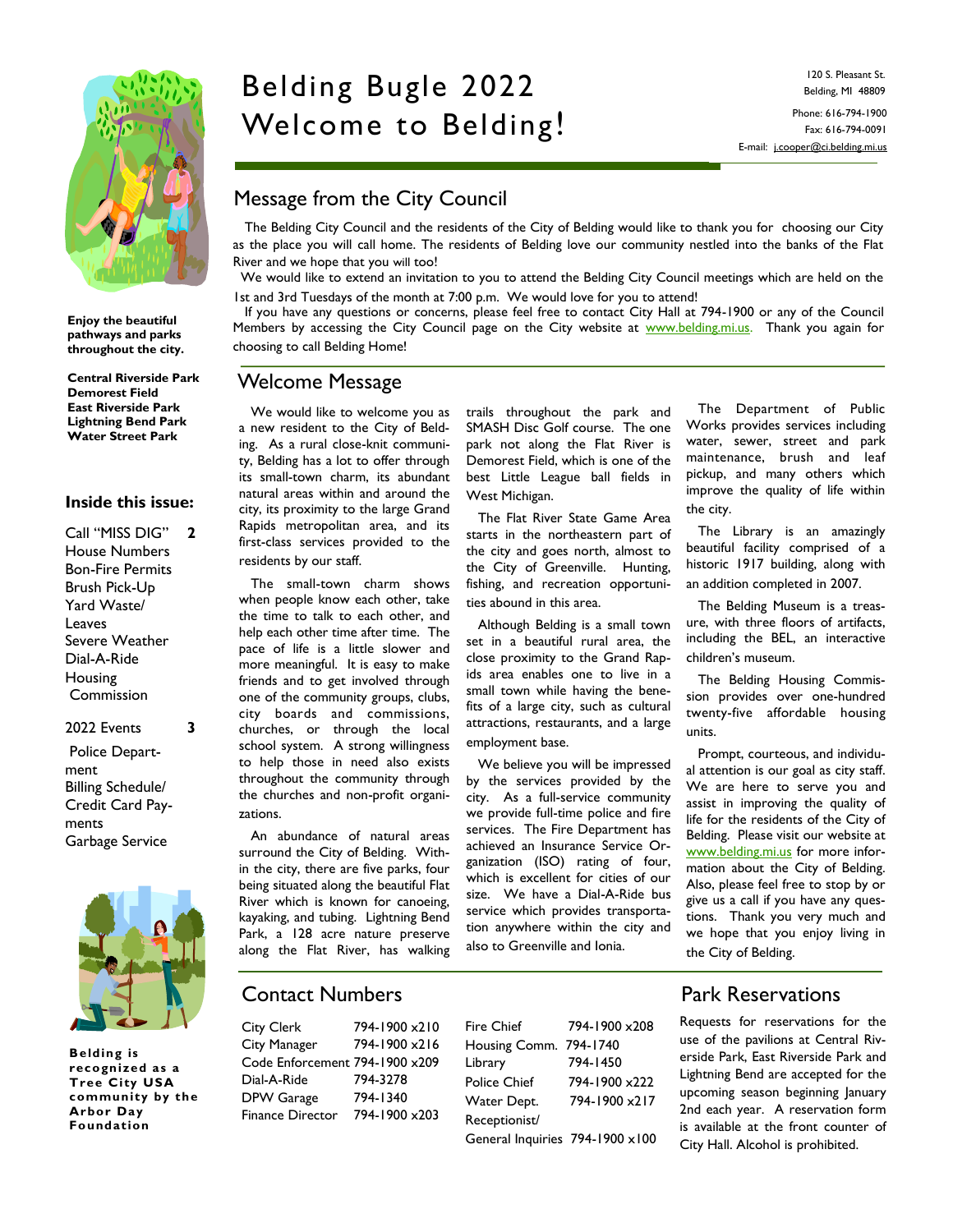# Belding Bugle 2022

Remember to call MISS DIG before doing any digging on your property. This toll-free call alerts utility companies of your plans so they can stake the location of utilities in order to prevent you from hitting them while digging. The utility companies can bill for damages if they are not notified.

Remember to call MISS DIG at 1- 800-482-7171 before digging on your property.

# Brush Pick-up 2022 Yard Waste/Leaves Severe Weather

April 25 July 25 October 24 May 23 August 22 June 20 September 26

Brush to be picked up must be placed at the curb by 7 a.m. on the above listed dates, but no earlier than the 18th of the month. The total amount of brush and limbs per household shall not exceed 10 cubic yards per month. This may be waived at the discretion of the Director of Public Works in cases of devastational storms. To ensure pick-up, locate brush in clear area, away from obstacles and wires.

#### Dial-A-Ride

| Hours of Service                    |  |  |        |        |  |
|-------------------------------------|--|--|--------|--------|--|
| Mon.-Fri. 6:30 a.m. - 5:30 p.m.     |  |  |        |        |  |
| Saturday 9:00 a.m. - 1:30 p.m.      |  |  |        |        |  |
| Passenger fares in-town routes      |  |  |        |        |  |
| Adults 19-61 yrs.                   |  |  |        | \$2.50 |  |
| Senior 62+ or disabled<br>\$1.25    |  |  |        |        |  |
| Students 3-18 yrs.                  |  |  | \$2.00 |        |  |
| 3 yrs. and under with an adult ride |  |  |        |        |  |
| at no charge.                       |  |  |        |        |  |
| <b>Greenville Route Fares</b>       |  |  |        |        |  |
| Same as listed above                |  |  |        |        |  |
| Mon.-Fri. 9:30 a.m., 11:30 a.m.,    |  |  |        |        |  |
| 1:30 p.m. and $4:30$ p.m.           |  |  |        |        |  |
|                                     |  |  |        |        |  |

## Call "MISS DIG" House Numbers Bon-Fire Permits

City of Belding ordinance requires visible house numbers at or near the front entrance of all residences and businesses within the city limits.

Visible street numbers are critical to emergency service personnel when trying to locate the origin of an emergency call.

City ordinance requires residents who wish to have recreational bonfires to first obtain a permit from the Fire Department. Please contact the Fire Department at 794-1900, Ext. 212 to discuss the requirements for a bon-fire pit, or to schedule a bonfire pit inspection.

Brush fires or the burning of yard wastes is prohibited within the city.

The City's weather warning sirens will be tested on the 1st Saturday of every month at I p.m., starting in April and continuing throughout the severe weather season. The National Weather Service will issue a tornado watch when conditions are right for the formation of a tornado. This is the time to begin preparations. The weather siren will be sounded when a tornado warning has been issued for our area. A tornado warning means a tornado has been sited and that persons should immedi-



**To discuss the requirements for a bon-fire pit, or to schedule a bonfire pit inspection, please call the Fire Department at 794-1900, Ext. 212.**

> *Scheduled brush, yard waste and leaf pick-up is provided by the City for residents throughout the year.*

Yard waste and leaves placed in biodegradable bags will be picked up every Monday from April 25 through October 24, 2022. Please place bags at the curb on Friday at 7 a.m., but no earlier than 24 hours before pick-up. Bags must not exceed 35 pounds and cannot contain other materials, such as rocks, shingles, garbage, sticks or brush. Loose leaf pick-up will take place from October 10 through November 23, 2022. A loose leaf pick-up is not held in the spring.

#### Ionia Route

No charge on this route

Mon.-Fri. 8:30 a.m. and 1:00 p.m. Transit Tips

Please allow 30 minutes from the time of call for the bus to arrive, although the bus may arrive sooner. Please be ready, as the driver is only allowed to wait two minutes.

Food, beverages and smoking are not allowed on the bus.

Recreational trips should be sched-

uled during non peak hours of 10 a.m to 2 p.m. Drivers do not carry change, so please have exact fare.

ately take cover.

Lift equipped buses are available for customers who use wheelchairs.

For those needing assistance, the aide will ride at no charge. Phone 616-794-3278 for more

information or email: dialaride@ci.belding.mi.us

Take advantage

of the Dial-A-Ride System for your Transportation needs.

*Contact the Belding Housing Commission for information on rental housing for eligible individuals and families.*

# Belding Housing Commission

The City of Belding Housing Commission, established in 1950, provides affordable rental housing within the city limits for eligible individuals and families. Apartments are available in five locations, offering from one to four-bedroom

apartments, with rents based on income or a flat rent basis. Handicapped-accessible apartments and parking are available, and routine maintenance is provided. The commission operates under regulations established by the Department of

Housing and Urban Development (HUD) and is a Fair Housing and Equal Opportunity Agency. Inquiries may be made at the management office, located at 41 Belhaven Street, or by calling (616) 794- 1740.